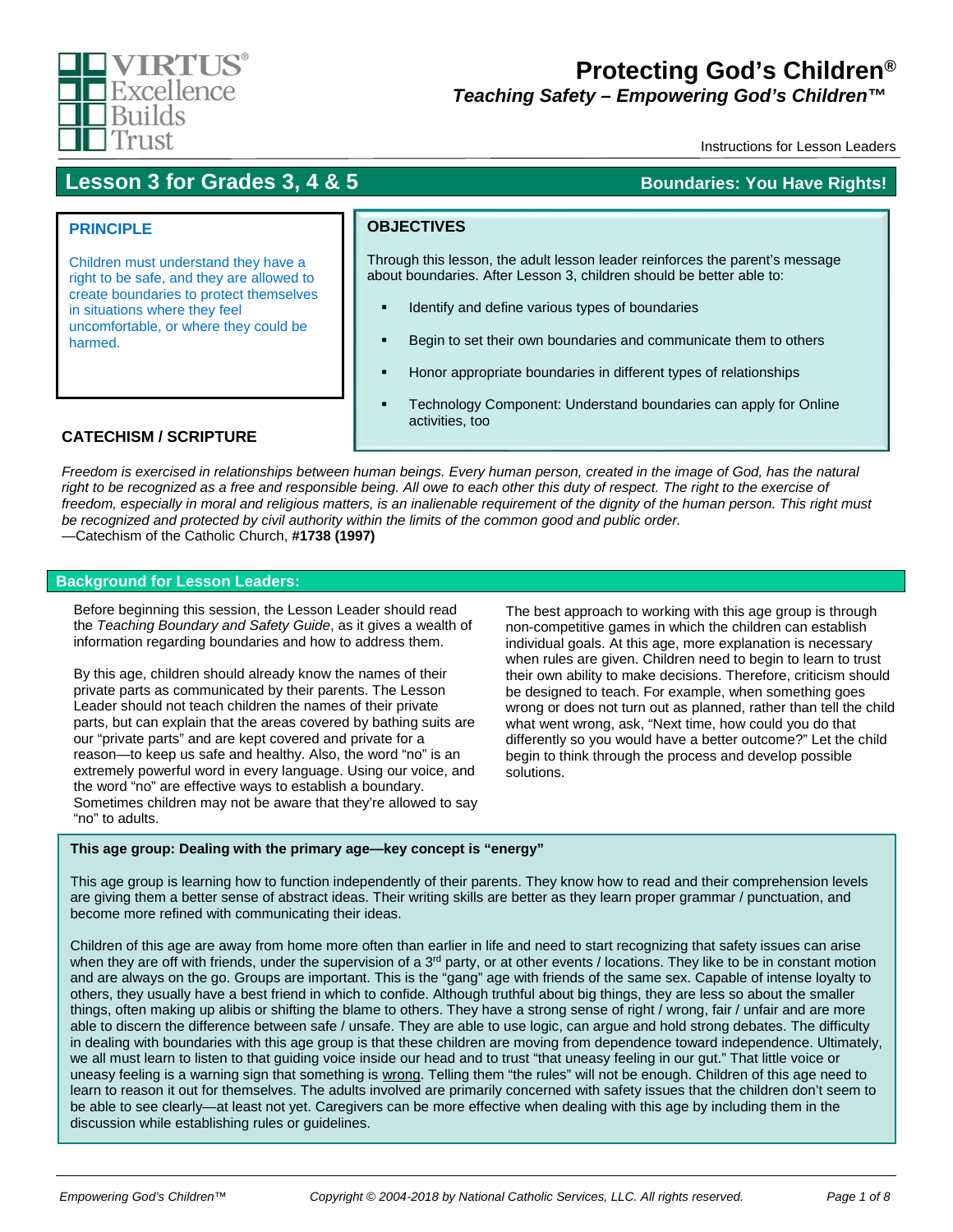#### **ACTIVITY OPTION #1: Play the (optional) introductory video as an icebreaker**

The introductory video for children and youth in this age range is designed to open a simple discussion about personal boundary safety. The video is brief and is not intended to be a substitute for the lesson itself. It's merely an introduction designed to "break the ice" and assist the transition of completing the interactive Lesson Activity options. If the video is shown as an optional activity, please use in conjunction with one of the additional activity options, because discussion and practice are the critical components needed to teach children and youth how to protect themselves. They learn best by "doing"; not just listening.

#### **ACTIVITY OPTION #2: Review and discuss key vocabulary words**

- **Rules**—a prescribed guide for conduct or action. We follow the rules to make sure we are safe—just like how we have a seatbelt rule to keep us safe in the car, or the safety rules before we cross the street. [For example, teach the child a simple rule for what to do if someone tries to touch him / her in an unsafe way, which is to say "No!", try to get away, and tell an adult as soon as possible.]
- **Limits**—the point or edge beyond which something cannot go. The furthest edge of something.
- **Rights**—We are all born free and equal, and have certain rights that are automatically ours. Everyone is entitled to these rights, and they should not be taken away from us. For example, teach children, "you have a right to be safe, and your body belongs to you!"
- **Boundaries**—the limits that define one person as separate from another or from others. There are boundaries you can see (like a fence around a yard) and boundaries you can't see with your eyes (like the comfort zone around us that we call our "personal space"). Boundaries vary depending on the relationship with the other person. For example, a boundary between a child and a grandparent is different than the boundary between a child and a teacher or coach.
- **Saying "No"**—to say "no" means to refuse, deny, reject or express disapproval of. This word is used to express a boundary and communicate that you do not want something to happen or continue. [Let children know It's OK to say "No" to an adult if they make you feel scared or uncomfortable, or if they touch your private body parts.]
- **Secret**—something kept hidden, never told or unexplained. Secrets exclude others and have potential to harm, sometimes causing the person involved to feel frightened or uncomfortable. [For example, let children know that there are no secrets when it comes to personal and physical safety. Tell children that it's wrong for an adult or another child to ask a child to keep a secret about safety—especially unsafe touches—because that's a way for people to get hurt. If an individual tries to make a child keep a secret or makes him / her feel frightened, the child must know to communicate this information right away to a parent or caring adult—and be reassured that the child will be protected regardless of threats or seeming consequences of "telling".]

#### **ACTIVITY OPTION #3: Establishing boundaries and creating a safe environment**

- **Activity:** Children will have an opportunity to discuss boundaries.
- **Discussion:** Open the boundaries discussion with the children by asking them, "Do you know what a "boundary" is?" Create some scenarios that will give them ideas about "boundaries" and "limits" and ask them to share the boundaries and limits they have in their lives. For example:
	- What kind of rules must be followed at your house?
		- What are your family rules regarding when your homework must be completed? Are there other activities that aren't allowed until your homework has been completed?
		- o How long and how late are you permitted to be on the phone?
		- o Where are you allowed to have food in your house?
		- o What are your family's rules regarding the Internet?
		- o What are your family's rules regarding gaming and video games?
	- Does your family limit who can come into your room and when they are allowed to be in your room?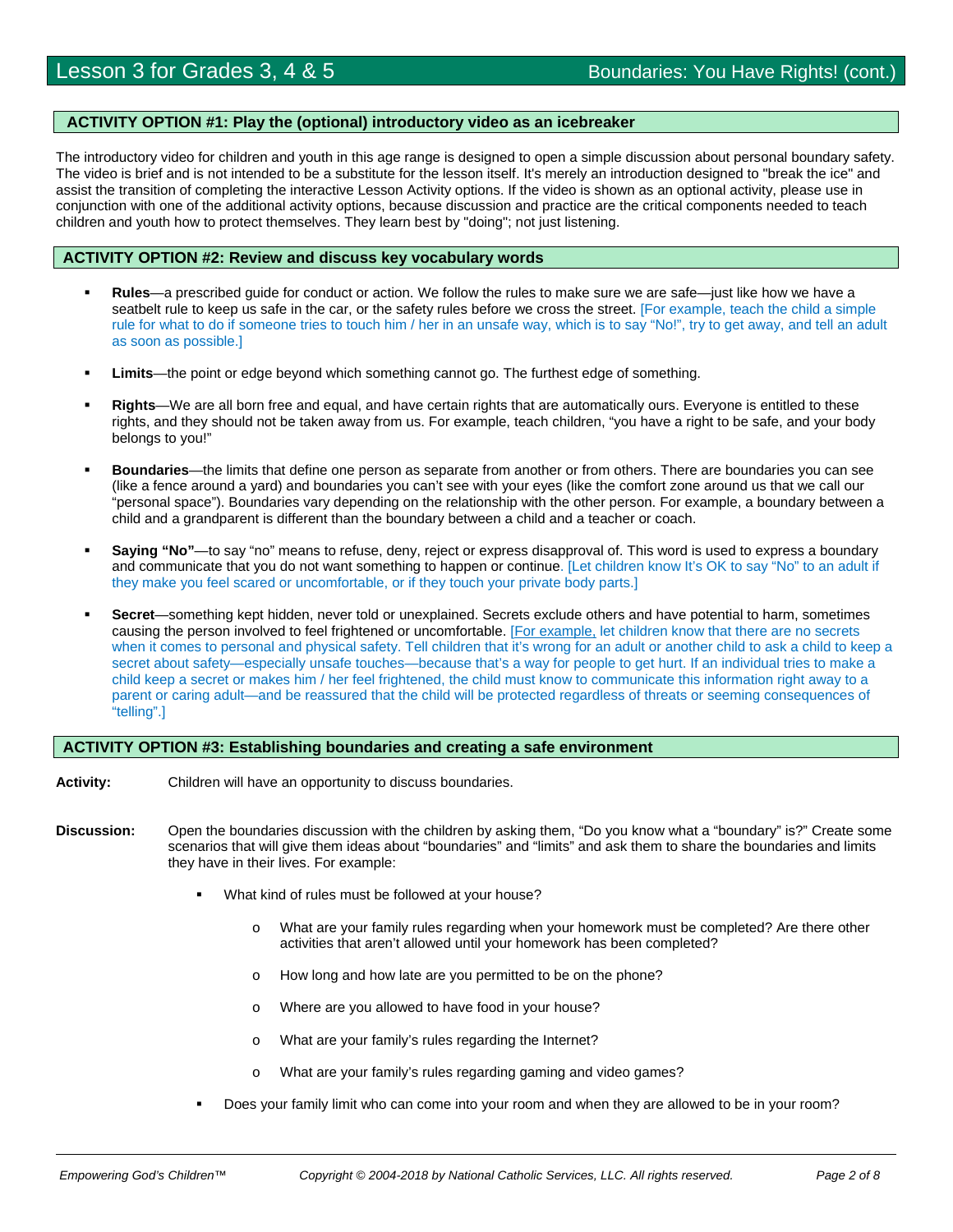- Do you expect your best friend to sit next to you at lunch every day?
- Do you want your parents to pretend that they don't know you when you are together at a party or at the mall?
- Can you explain why you moved the chairs, sat closer to some people and away from others, left empty chairs between you and others, etc. when we started this class?

Explain to your students that these are examples of boundaries. They are limits placed on us by our own instincts and by the rules established by others in our homes, our schools and in our society.

#### **Engage the students in a discussion of this issue by making the following statements. Ask for their response after each statement.**

#### **Statement:** *Boundaries are good!*

Now, ask the students: "Why are boundaries good?"

#### **Points to make in the follow-up discussion:**

- Boundaries define us as individuals and bring order to our lives.
- Boundaries determine how we allow others to treat us.
- **Boundaries determine how we treat others.**
- **Healthy boundaries keep us safe.**

**Statement:** *Boundaries are different depending on the relationship.*

Now, ask the students: "Why are boundaries different depending on the relationship?"

#### **Points to make in the follow-up discussion:**

- Boundaries between best friends are different from boundaries between people who just met.
- Boundaries between children and parents are different from boundaries between children and teachers.

**Statement:** *When someone crosses a personal boundary line, boundaries are violated.*

Now, ask the students to give examples of boundary violations. These violations could be simple things such as, "My sister won't stay out of my stuff" or more difficult things such as, "Sometimes the coach comes in the locker room and watches us change clothes after practice." Here are some examples of boundary violations that can help begin the discussion:

- Coach pats you on the buttocks as you run past him on the way out to the playing field.
- You listen in on a private conversation between your brother and his girlfriend.
- Someone behind you copies your test answers.
- Your dad's friend stares at you whenever he is around you.

One basic boundary we all have is our skin. When our skin is scratched or cut, our physical boundary is violated and we become vulnerable to infection and scars. In the same way, violation of our emotional boundaries leaves us vulnerable to other types of harm and other kinds of scars.

#### **Statement:** *We can protect ourselves when someone violates our boundaries.*

Now, ask the students to think of ways to deal with someone who violates boundaries. Use the following examples of ways we can protect ourselves.

**Note:** Children may end up sharing about situations that involve abuse. If there are any reports of suspicious incidents, make note and report suspected abuse immediately to the child protective services in your state.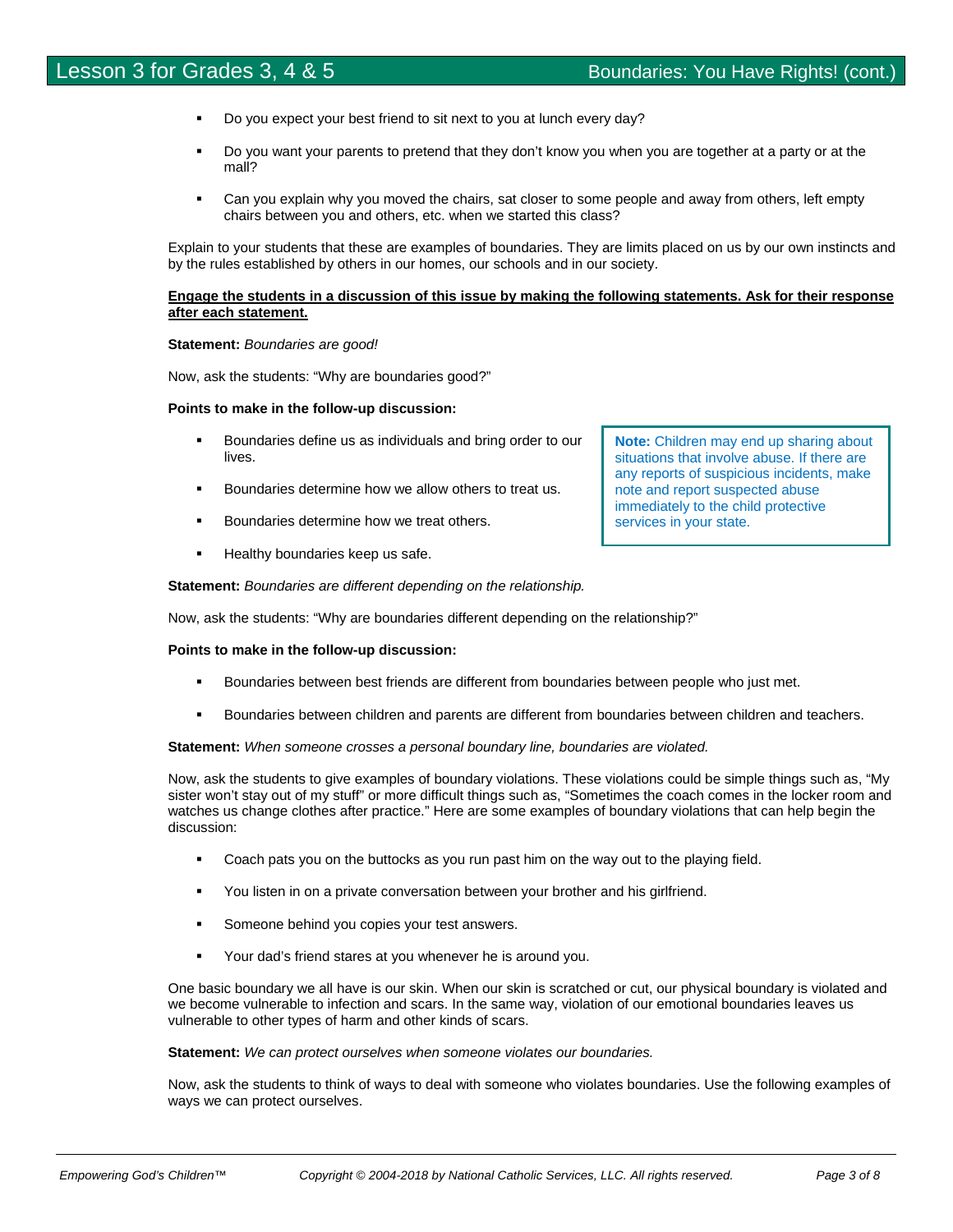- Speak up and let the person know that you want them to stop what they are doing.
- Get away from the person.

Strengthening our boundaries and taking action to stop someone who is violating them protects us from other people's ignorance, their thoughtlessness, and their malice. We deserve to be protected from these things.

Most people will respect our boundaries if we explain them clearly. However, some people will push the limits of our boundaries, violate them, and then expect us to go along—or at least not to tell on them. With these people, we must *actively* defend our boundaries.

#### **ACTIVITY OPTION #4: Learning to protect yourself from harm**

**Directions:** Brainstorm the different types of boundary violations that can occur, and write them in a place that everyone can see. Boundaries can be personal, physical, emotional, mental, spiritual, involving language, involving safety, involving trust, etc. Then begin the discussion.

**Discussion:** Explain to youth that since boundaries are based on our own value systems, perspectives, experience, family environment and culture, our boundaries may differ from others. This is totally OK! But it isn't OK when it comes to safe environments.

> You don't have to defend yourself when you place a boundary, and if someone has a problem—it is not your problem, it's theirs. If the individual can't accept your boundary or constantly pushes on it, you may need to evaluate if this person is a good fit in your life anymore.

**SUPPLIES**

Paper Writing utensil

**Note:** Remember that no one has to share. This is an opportunity for the students to begin to break through their reluctance to talk about themselves in a non-threatening way.

Ask the children to list some clues or feelings that show us that a boundary needs to be placed. Examples include:

- Feeling angry
- Feeling upset
- Feeling suffocated
- Feeling threatened
- Constantly feeling guilty
- Feeling uncomfortable
- Feeling afraid
- Feeling anxious about how the person will react
- Feeling like you have to walk on eggshells
- Feeling like you can't let someone down
- Having a hard time telling the person "no," even when you don't want to do the activity
- Person doesn't like it when you spend time with others

**Step 1:** Ask your students to recall when they found themselves in an uncomfortable situation with one of their friends or classmates stepped over a boundary line that upset them. Tell students you're going to give them five (5) minutes to write about their experience. The story should include:

- What happened—e.g., what kind of boundary violation.
- How the student reacted to the violation.
- **The student's feelings when the situation came to an end (if it ended).**

**Step 2:** Invite those who are willing to share their stories (this is your opportunity to share your own experience about being vulnerable, including what happened, how you reacted to the boundary violation, and how you felt when the situation came to an end).

**Step 3:** Now—after listening to some of the different experiences written by your students—ask them to speculate about how they might handle things differently in the future, in a way that will leave them feeling that they did their best to take away the other person's opportunity to violate their boundaries.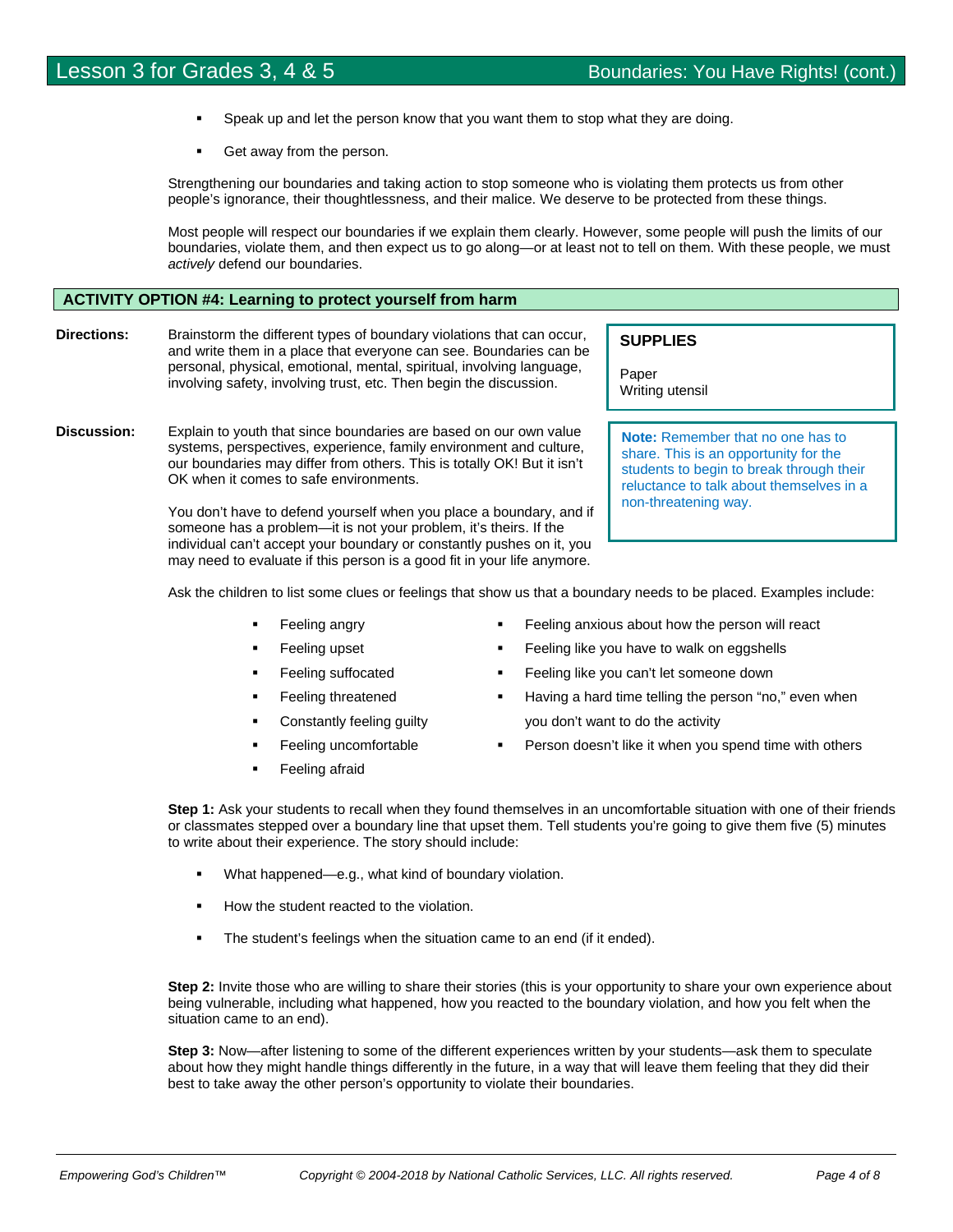**Closing thought:** Let students know that setting limits about your personal boundaries and sticking to them can protect you and others from harm.

#### **ACTIVITY OPTION #5: Practice Makes Perfect: Strengthening Our Boundaries (with worksheet)**

- **Background:** Role playing or "coaching" is extremely important when it comes to strengthening children's boundaries, because children are much more likely to know what to do in these types of situations and reiterate the words or behavior practiced during the exercise. They're less likely to completely freeze or become paralyzed in the moment that their boundaries are violated, and they're more likely to tell a trusted adult about what occurred.
- Activity: In this activity, the lesson leader will give a brief discussion of boundaries, and will then pass out the worksheets. After the children have taken the time to complete the worksheets, the Lesson Leader will guide another discussion about the answers.

**Note:** The activity handout sheet is included in the downloaded set of materials at the end of this packet.

#### **SUPPLIES**

Pre-printed lesson handouts Writing utensil

#### **Discussion: Explain the following to youth:** Boundaries promote safety, and there are lots of different types.

A boundary is a line, a limit. It's between us and other people or things. On our end, setting a boundary means respecting our own safety and needs. On the other hand, boundaries are also necessary to listen to the needs of others for their own safety. For example, we have physical boundaries that are personal to each of us and that keep us safe. Unlike a wall or a fence, you can't always see our physical boundaries, but they are in place for our protection. They say when and where it's OK to touch us, and when we don't feel like being touched.

There's also emotional boundaries, that include how connected or "close" you feel to another person. Different relationships will have different levels of emotional attachment and boundaries. When you have emotional boundaries, they describe what you're comfortable sharing about yourself to another person and whether you spend time with them or not, and how much time you are willing to spend with them.

Behavioral boundaries are the behaviors, or things, that you will do and won't do. This includes your safety rules. Sometimes people don't know what your rules are, and you have to say them out loud, or address them, firmly. Sometimes people don't care about your boundaries, and that's wrong—you may have to try to get away from these types of people.

#### **Pass out the worksheet:**

I. **Part I: Brainstorm "Boundary Safety Phrases" together.** The worksheet asks: What are some safety words and phrases we can say when we are uncomfortable, or need to insert a boundary in our interactions with adults or other youth?

Ask children to write their answers in spaces provided. Ensure they also write down these options below:

| <b>Lesson Leader's answer key:</b>              |                                              |                                         |
|-------------------------------------------------|----------------------------------------------|-----------------------------------------|
| "Leave me alone!"                               | "No!"                                        | "My body is private."                   |
| "My body belongs to me."                        | "You are NOT safe."                          | "Stop!"                                 |
| "No thank you (firm<br>voice)."                 | "I'd rather give you a<br>high-five."        | "I'm telling my parents<br>about this." |
| "I don't feel comfortable<br>when you do that." | "I don't like it when<br>you do that to me." | "I don't like that."                    |
|                                                 |                                              |                                         |
|                                                 |                                              |                                         |

II. **Part 2: Ask children to read through the questions and write their answers before role-playing.** In a few minutes, children will have an opportunity to come back together to role-play and say what they would do within the different scenarios.

Gearing up to practice with role-playing: once you have gathered the kids together again, say: Our boundaries are like a personal bubble, with a forcefield.

**Note:** There are some intentionally similar scenarios to help cement the right action.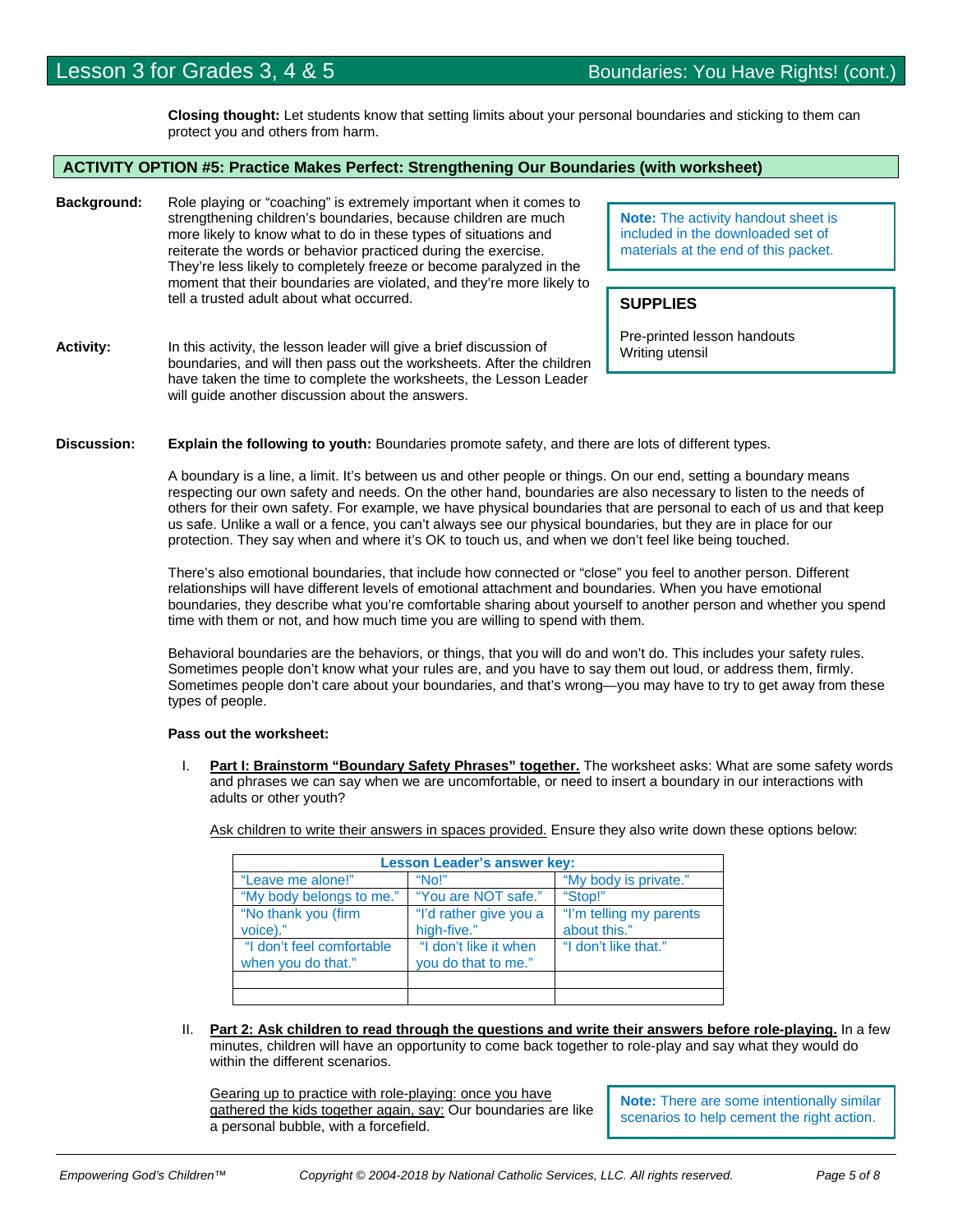You're the boss of you! We can't control others, but we can try to protect ourselves by doing and saying specific things to set a boundary, and get help right away if something scary or bad happens.

Let's practice a few of these scenarios so that we have some tools in our toolbox on how to respond if it does happen. Remember to practice using a firm voice. I'll read it, and you tell me what you would do. Here's the first question!

1. **Question from worksheet:** What if an adult wants to take you to a room or place where no one else is located? Should you go with him? What if it's someone you know? What if it's another kid?

> **Answer:** *If someone tries to take you to a place that looks like it's out of the sight and hearing of others, you can say "no" or use one of the boundary safety phrases. Speak to another adult about what is happening, and ask permission before you go anywhere with anyone. Even if you have permission to go, if you feel uncomfortable at any point, you can say "no" and try to leave the situation.*

2. **Question from worksheet:** What if you're uncomfortable with something that an adult is doing? Is it OK to talk about it with a safe adult, even though the person who is making you uncomfortable is also an adult? What if my safe adult is the person who is making me feel uncomfortable?

> **Answer:** *It is always OK to use one of the "boundary safety phrases" listed above, and it's always Ok to talk to a safe adult.*

**Note:** The Lesson Leader can have the children answer several or all of the questions on their own during quiet time, and then come back for a discussion to give the preferred answers during roleplaying. In this way, the sheet can be taken home and parents can be further included in the boundary development process. This is an important activity to share with the parents so that they uphold their children's boundaries for them, and can also be supportive when the children attempt to place boundaries for their own safety and wellbeing.

With the actual role-playing, the Lesson Leader can ask for volunteers for each example, direct the question to the whole group or assign examples to small groups. The Lesson Leader will read the example aloud, and ask youth what they would do or say. Then the Lesson Leader will follow up with words of affirmation, and guide them with actions to help them with their boundaries as denoted with the answer key. During the discussion, be careful not to make a child feel as if they were "wrong," but do encourage the right actions and behavior for their safety and wellbeing.

3. **Question from worksheet:** What if my safe adult is the person who is making me feel uncomfortable?

**Answer:** *If the person who is making you feel uncomfortable is actually supposed to be your safe adult, then you could communicate to another safe adult—perhaps like your mom, dad, aunt, grandma or teacher.*

4. **Question from worksheet:** Is it OK to say "no" to an adult when it has to do with your safety?

**Answer:** *Absolutely! You can always say "no" or use one of the boundary safety phrases when it has to do with your safety!*

5. **Question from worksheet:** What if someone you know wants a kiss, but you don't want to give a kiss?

**Answer:** *You don't have to give kisses or hugs to anyone if you don't want to. It's your body, and your safety rules. Instead, utilize one of the boundary safety phrases.* 

6. **Question from worksheet:** What if you'd like to give a hug to someone you do know, but they don't want to be hugged? Is it OK if they don't want to be hugged?

**Answer:** *Remember, people are in charge of their own bodies, just like you're the boss of your body. If they don't want to be touched, then it's NOT OK to touch them. Just like, when you don't want to be touched, it's NOT OK for someone to touch you in a way you don't like.*

7. **Question from worksheet:** What if you'd like to give a hug to someone who you're not sure of whether they want a hug or not? What should you do first?

**Answer:** *Ask them! They may not want a hug at that moment, and we should respect and honor their physical boundaries. There may be something else that you can do to show them affection or support, like a high-five, blowing a kiss, a smile, etc.*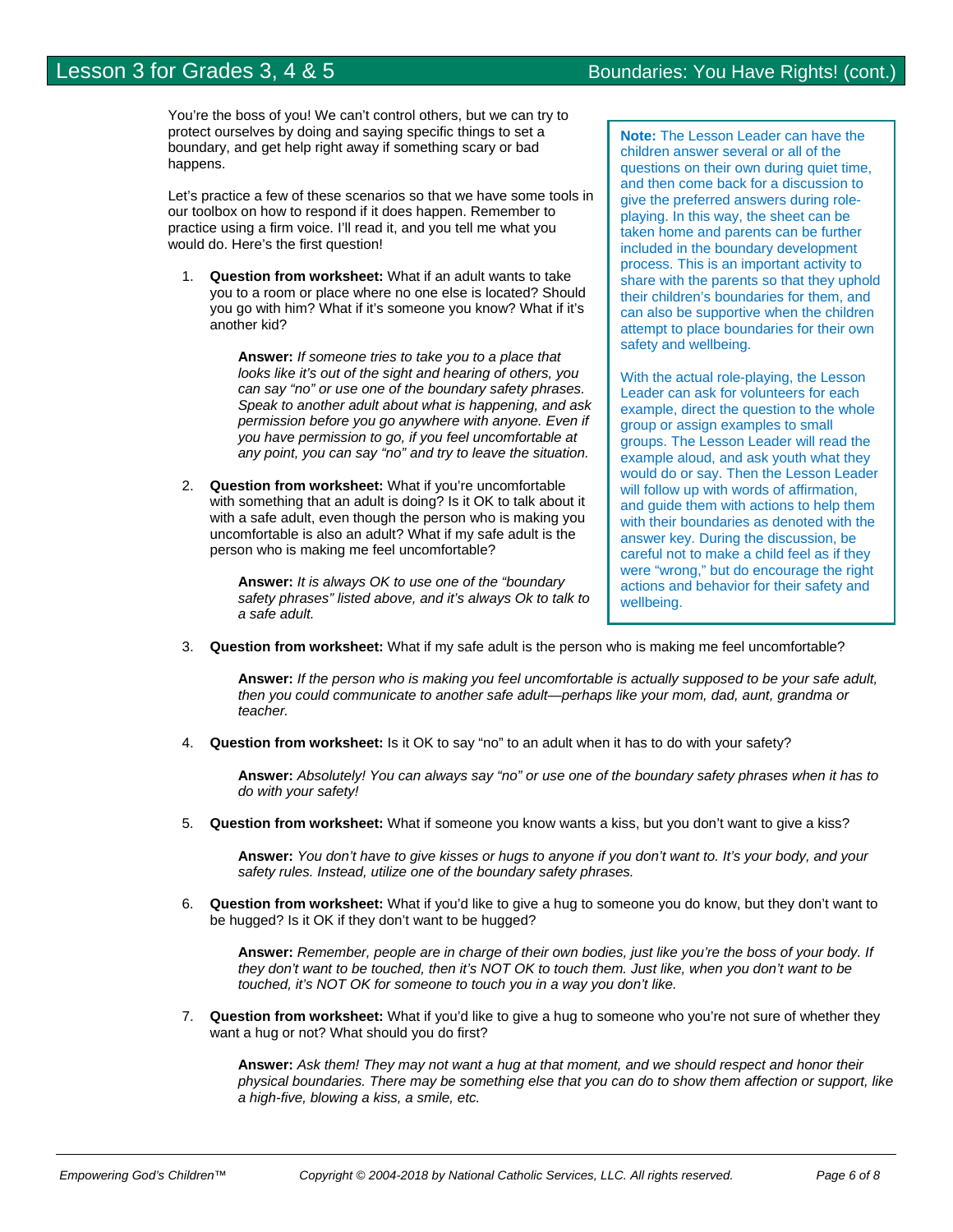8. **Question from worksheet:** What if a stranger stops you in the street and asks you to help them, or even to help find a puppy or kitten? What if it's someone that doesn't look like a stranger, and who you 'kinda' know, but don't know well?

**Answer:** *While it's good to help people, always talk to a safe adult first before going anywhere with anyone, or helping anyone. Usually grownups help other grownups, and safe grownups don't ask children for help.*

9. **Question from worksheet:** What if your friend is calling someone else names and calling them stupid? Is that OK? What should you do? What can you say?

**Answer:** *Part of expecting our boundaries to be respected is to respect the boundaries of others. We don't participate in name-calling because it isn't kind. It would be appropriate to talk to our friend about their mean behavior and ask them to stop. To do the right thing, sometimes we have to step in and help protect other people from harm, too.*

10. **Question from worksheet:** When Grandma and Grandpa come, do you have to give them a kiss? Is there another action you could do to greet them that might make you more comfortable?

**Answer:** *No, you don't have to give anyone a hug or kiss if you don't feel like it. Perhaps a high-five, a wave, a smile, shaking hands, blowing a kiss—or nothing at all.* 

11. **Question from worksheet:** What if someone tries to pull your pants down? Is that OK? What should you do?

**Answer:** *No, it's not OK! Your private parts are special and they're covered to keep you safe. Use one of the safety phrases and tell an adult right away.* 

12. **Question from worksheet:** What if something bad happens to you, and you forget to use one of the boundary safety phrases? Are you still allowed to tell a safe adult?

**Answer:** *Yes! If you forgot to use one of your safety phrases, or just couldn't say it in the moment, you should definitely still tell a safe adult what happened!*

13. **Question from worksheet:** What if you have a question about something someone did, or feel confused about what happened? Who should you talk to about it? What if the person who did it said that no one will believe you? What if they threaten to hurt something or someone you love?

**Answer:** *Always talk to a safe adult when you are confused or upset about something that happened to you!*

14. **Question from worksheet:** What if you like something at first like holding hands with someone, and then don't like it anymore later? Is it OK to say no?

**Answer:** *Yes! It's never too late to place a boundary—even if we thought we might be liking the activity at first.* 

15. **Question from worksheet:** If someone is tickling you and you don't like it, should it stop right away? What could you say?

**Answer:** *Yes! If you say "no" to someone, they should stop the activity right away. You could use one of the boundary safety statements such as, "Stop tickling me! I don't like it!"* 

16. **Question from worksheet:** What if your best friend is sad because of something regarding their safety and needs help, but doesn't want you to talk to anybody about what is making them sad and asks you to keep a secret? Should you keep a secret?

**Answer:** *No, asking to keep a secret about safety is never OK. Even if you promised not to tell, you should still tell a safe adult as soon as possible—this is the right the to do.*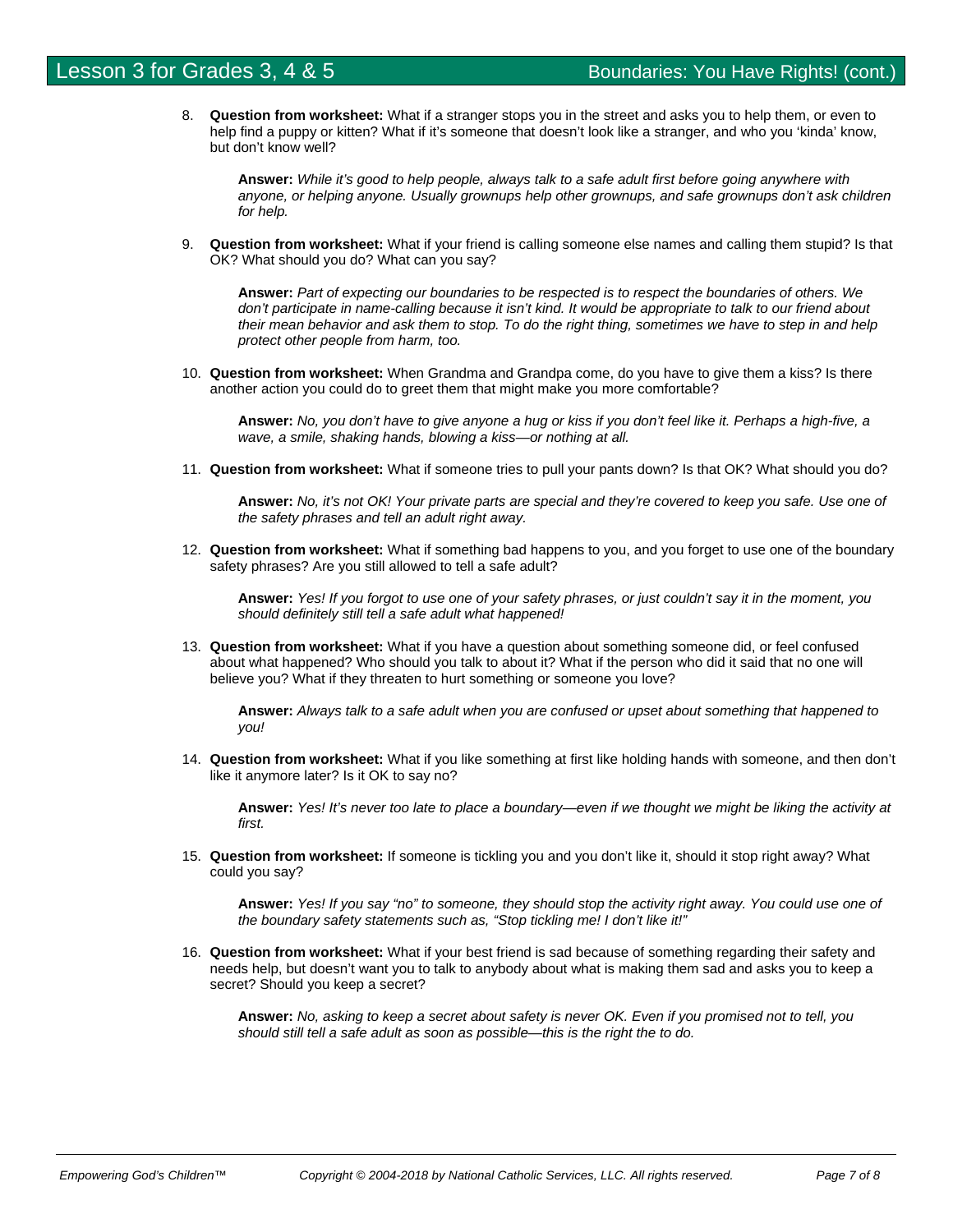17. **Question from worksheet:** If you're pushing someone and they're laughing, but suddenly say to stop, what do you do? What if you're the one who said stop, and someone doesn't listen to you?

**Answer:** *Honor the request! If you feel uncomfortable, it's entirely acceptable to try to leave that situation and spend time with other friends, instead.*

**Concluding statements / ensure children have the following takeaways. Tell them:** You are strong, and smart, and good—and you're important. God loves you tremendously and doesn't want you to be hurt, or sad.

Most people are safe. Adults are here to protect you, and sometimes we have to protect ourselves the older and more responsible we become. It can take a lot of courage to say these things. And sometimes, when we're scared or nervous, we forget the words and freeze, and that's OK, too, because it's not your fault if something bad happens to you.

Remember, if you're in a situation where you don't feel right, or you feel scared or uncomfortable, or nervous, anxious, humiliating or embarrassing, listen to your intuition! If someone is asking you to do something you don't like, it is ALWAYS OK to say "no."

#### **ACTIVITY OPTION #6: Netsmartz Bad Netiquette Stinks**

- **Background:** This short 7-minute video is shared with permission from the National Center for Missing and Exploited Children, and can be played for children as part of an activity. It is designed to open a simple discussion with children about safety. Children learn to be safe online and offline, and that they have a right to be safe.
- **Description:** Watch Potty-Mouth Pete as he tries to spread bad netiquette all over the Internet. Can Clicky, Webster and Nettie stop him before it's too late?

Click here for the link: https://www.netsmartz.org/NetSmartzKids/BadNetiquetteStinks

#### **End the lesson with a prayer**

The Lesson Leader may invite the children to create their own prayer, he/she may lead a prayer, or may use the suggested prayer below.

#### *Dear God,*

*Sometimes things happen to me that are confusing or frightening. When I am confused or feel scared, help me remember what I have learned today. Help me remember that boundaries are good, and the physical boundaries I learned today so I can protect myself from anyone who might want to hurt me—even if it is someone I like. Thank you for my parents or loved ones and my teachers who are teaching me how to keep myself safe and healthy. Remind me that I am special and that you are always with me. Amen*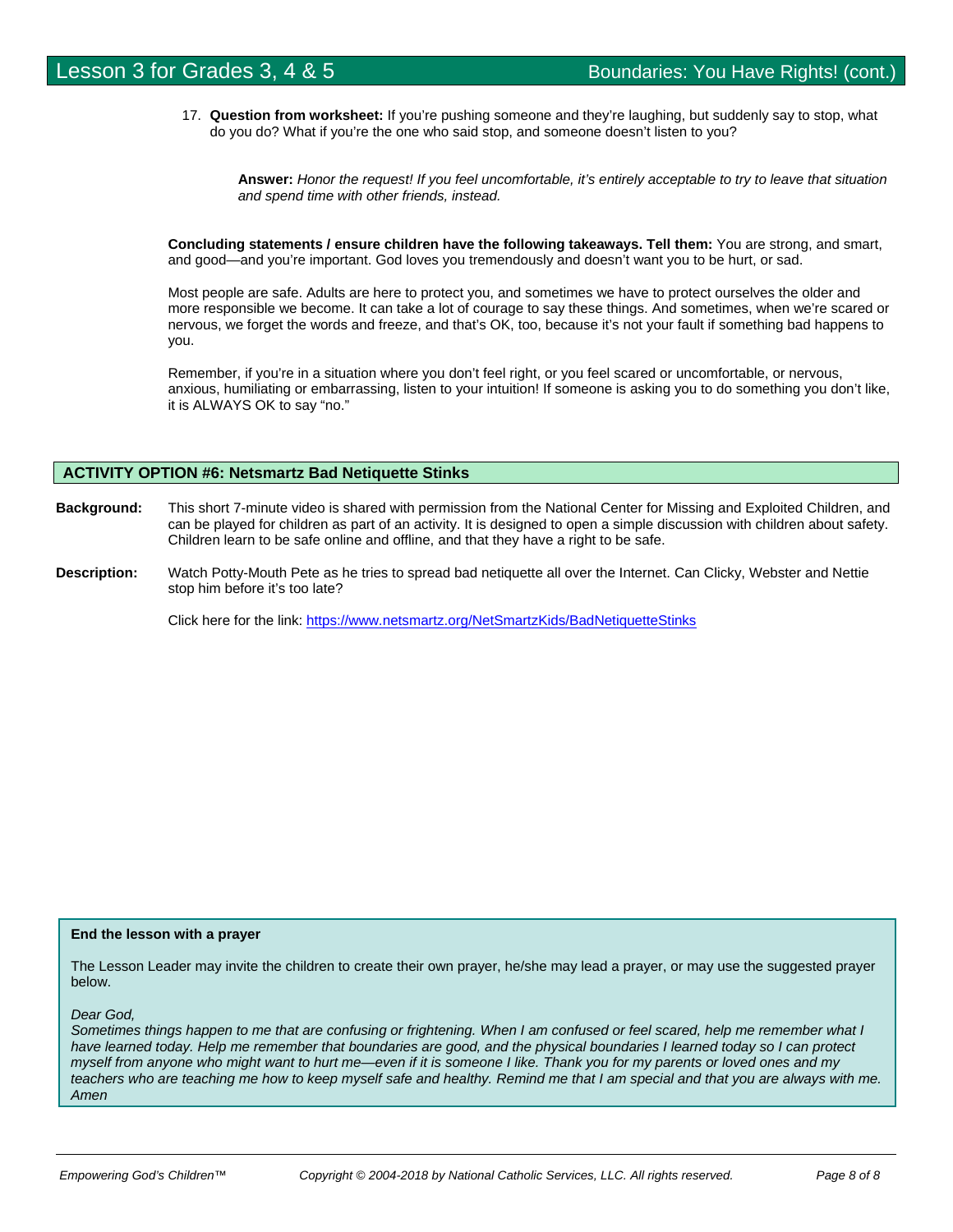

# **Protecting God's Children®**

*Teaching Safety – Empowering God's Children™™*

**Instructions for Students** 

## Lesson 3 for Grades 3,  $4 \& 5$  Boundaries: You Have Rights!

**ACTIVITY OPTION #5: Practice Makes Perfect: Strengthening Our Boundaries**

**Instructions:** For Part I, brainstorm the phrases and insert them into the boxes provided. For Part 2, read each scenario below and decide how you will respond. When you're done, return to the lesson for a discussion with the Lesson Leader.

I. Brainstorm "Boundary Safety Phrases": What are some safety words and phrases we can say when we are uncomfortable, or need to insert a boundary in our interactions with adults or other youth?

- II. How would you respond in the following scenarios regarding your boundaries?
	- 1. What if an adult wants to take you to a room or place where no one else is located?
		- a. Should you go with him?
		- b. What if it's someone you know?
		- c. What if it's another kid?
	- 2. What if you're uncomfortable with something that an adult is doing?
		- a. Is it OK to talk about it with a safe adult, even though the person who is making you uncomfortable is also an adult?
		- b. What if my safe adult is the person who is making me feel uncomfortable?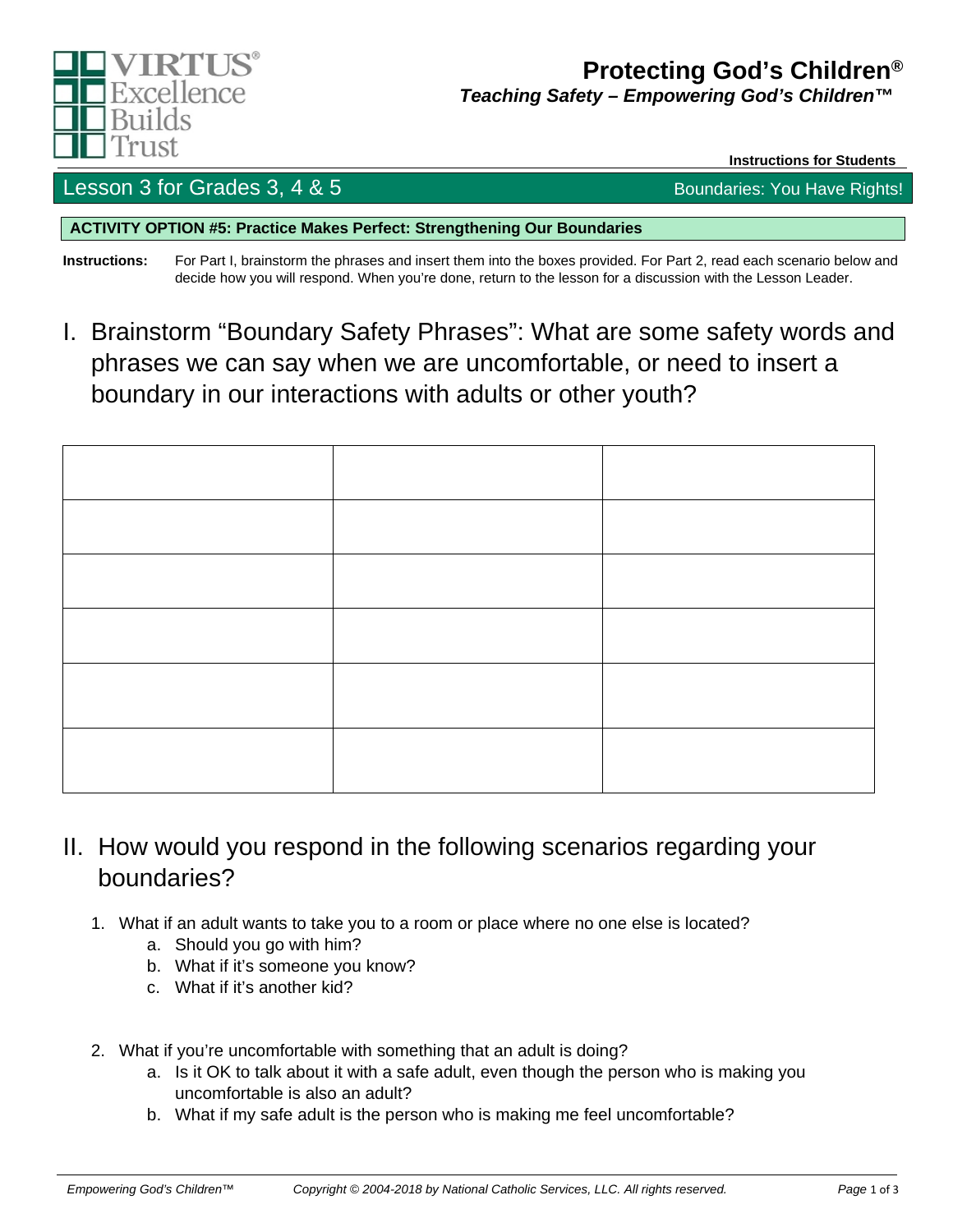# Lesson 3 for Grades 3, 4 & 5 Boundaries: You Have Rights! (cont.)

**ACTIVITY OPTION #5: Practice Makes Perfect: Strengthening Our Boundaries**

- 3. What if my safe adult is the person who is making me feel uncomfortable?
- 4. Is it OK to say "no" to an adult when it has to do with your safety?
- 5. What if someone you know wants a kiss, but you don't want to give a kiss?
- 6. What if you'd like to give a hug to someone you do know, but they don't want to be hugged? a. Is it OK if they don't want to be hugged?
- 7. What if you'd like to give a hug to someone who you're not sure of whether they want a hug or not? a. What should you do first?
- 8. What if a stranger stops you in the street and asks you to help them, or even to help find a puppy or kitten?
	- a. What if it's someone that doesn't look like a stranger, and who you kinda know, but don't know well?
- 9. What if your friend is calling someone else names and calling them stupid?
	- a. Is that OK?
	- b. What should you do?
	- c. What can you say?
- 10. When Grandma and Grandpa come, do you have to give them a kiss?
	- a. Is there another action you could do to greet them that might make you more comfortable?
- 11. What if someone tries to pull your pants down?
	- a. Is that OK?
	- b. What should you do?
- 12. What if something bad happens to you, and you forget to use one of the boundary safety phrases?
	- a. Are you still allowed to tell a safe adult?
- 13. What if you have a question about something someone did, or feel confused about what happened?
	- a. Who should you talk to about it?
	- b. What if the person who did it said that no one will believe you?
	- c. What if they threaten to hurt something or someone you love?